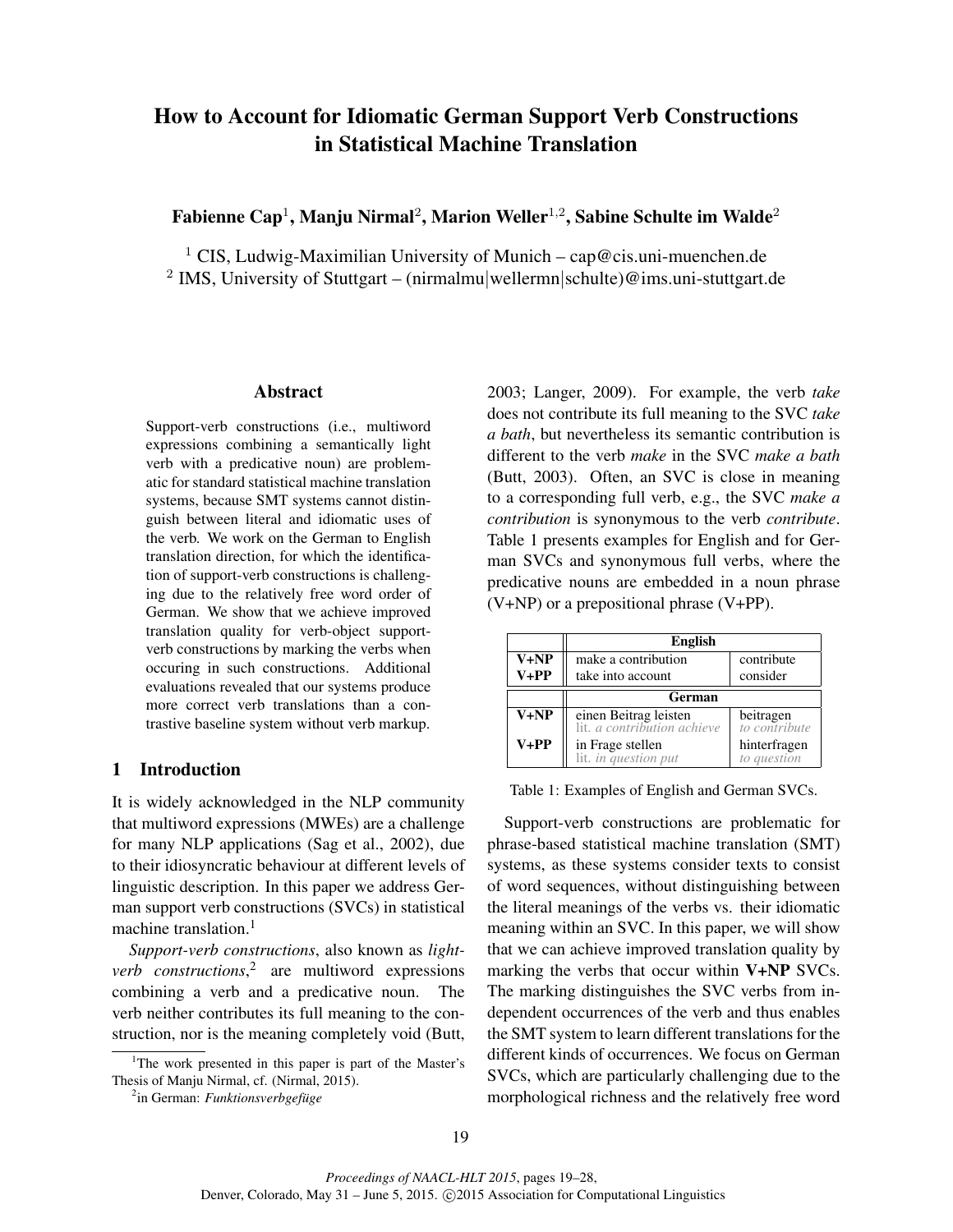order in German. While Carpuat and Diab (2010) included some English SVCs into their pilot study on evaluating MWEs through SMT, to our knowledge there is no other previous work on SVCs in the context of SMT.

# 2 SVCs in Statistical Machine Translation

Default translation: In SMT, translations are "learned" from parallel data. Out of a set of possible translations derived from that data, the SMT decoder selects the most probable one. Today, most SMT systems translate whole phrases instead of single words, which allows to take some context of the word into account. Moreover, a language model and an reodering model are consulted in order to promote fluent translations. Nevertheless it is often the most frequent translation of a word which is chosed by the decoder. For example, the German verb *"vertreten"* is most often translated as "represent" in the training data. A standard phrase-based SMT system thus considers "represent" as a suitable translation for *"vertreten"*. However, when occurring in the context of an SVC like *"die Auffassung vertreten*<sup>"</sup>, a translation into "represent the view" is clearly wrong. Instead, *"vertreten"* should in this case be translated into "take" in order to yield the correct translation into "take the view". However, this is only one translation scenario. Sometimes, the German SVC is not translated into an English SVC but a different construction. For example, *"Auffassung vertreten"* is often translated as "being of the opinion that". In other cases, the SVC is identical in both languages: e.g. *"Rolle spielen"* - "play a role".

Dazu leistet die Effizienz des Vermittlungsverfahrens einen substanziellen Beitrag. *To that* make *the effectiveness of the codecision procedure a substantial* contribution*.* The effectiveness of the codecision procedure has made a substantial contribution in this case .

Table 2: Example for a non-adjacent SVC.

Non-adjacent SVCs: If the verb and its object are directly adjacent, a phrase-based system with sufficient coverage of the SVC in question is likely to correctly translate the SVC as one phrase. However, if the verb appears isolated, which is not uncommon in German, it is much more difficult for the SMT system to recognize that the verb should not be translated by its "default", but by the SVC-specific translation. The example in Table 2 illustrates that several words may occur between the components of the SVC *"Beitrag leisten"*.

Note that some SVCs allow for more intervening words than others. In Table 3, the comparison of the average distance between the verb and the noun within the two SVCs *"Beitrag leisten"* and *"Rechnung tragen"* shows considerable differences.

| SVC                                           | distance |
|-----------------------------------------------|----------|
| <b>Beitrag leisten</b> to make a contribution | 5.44     |
| Rechnung tragen<br>to account for             | 2.62     |

Table 3: Average distance of SVC components.

The mean distances are derived from 3,549 occurrences of the SVC *"Beitrag leisten"* and 1,868 occurrences of the SVC *"Rechnung tragen"* within the Europarl corpus (Koehn, 2005). They were calculated by substracting the lower position in the sentence from the higher position for either the noun or the verb. Whenever the verb and the noun occurred directly adjacent, the score yields "1".

Methodology: In order to enable the SMT system to distinguish occurrences of a verb within an SVC from independent occurrences, we add a special markup to the verbs occurring in an SVC. By introducing this markup, the translations for independent verbs with a literal meaning are separated from those of verbs occurring in an SVC context. Thus, the SMT system can learn the SVC-translation of a verb not only when it occurs directly adjacent to the noun, but also for SVCs with many intervening words between the components. In such cases, the SVC is chopped and stored in different phrases of the SMT system. For a standard SMT system without markup it is almost impossible to learn the correct translation of the verb.

## 3 Related Work

MWEs in general: Multiword expressions have been a recurrent focus of attention within theoretical, cognitive, and in the last decade also within computational linguistics: The workshops on multi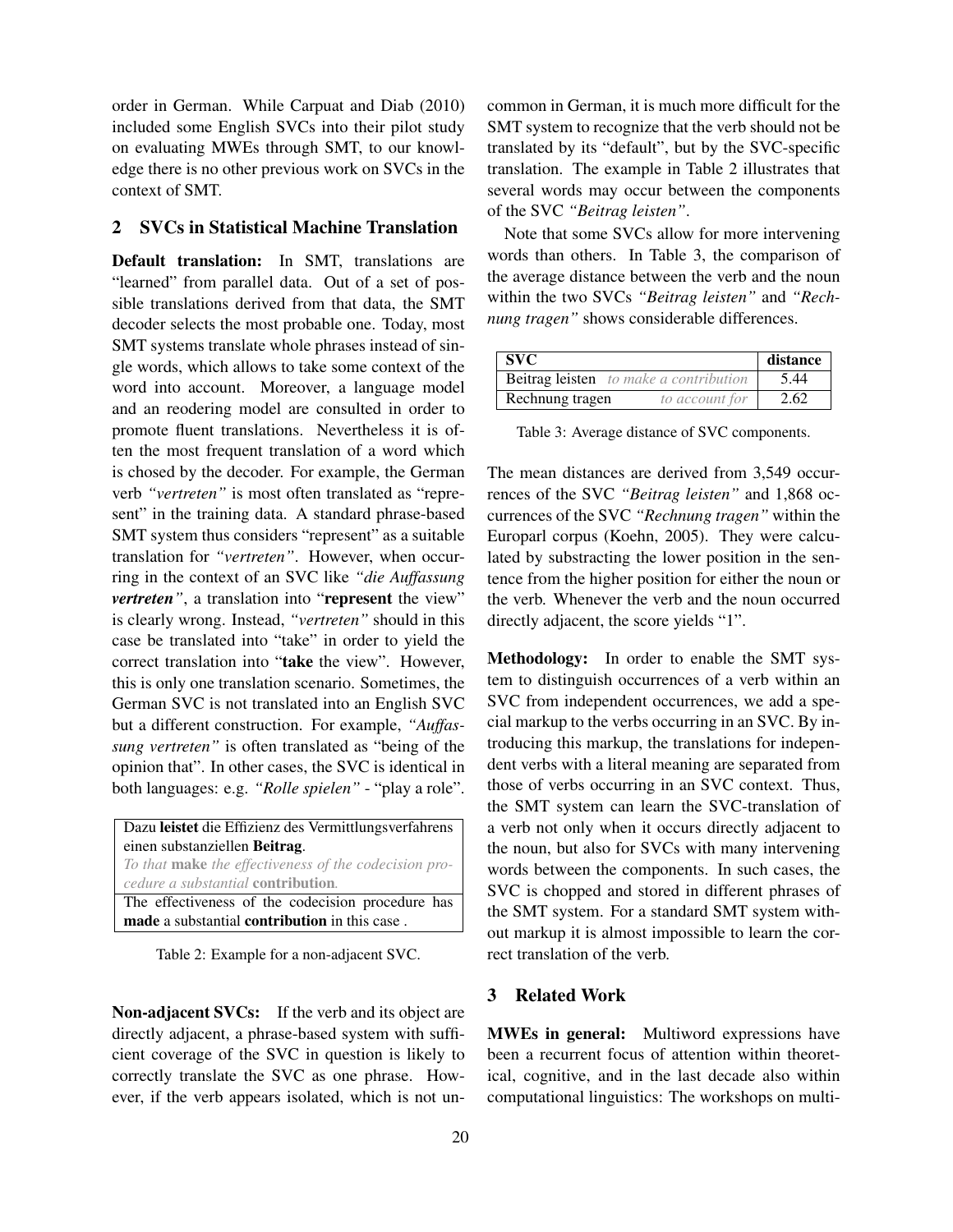word expressions attached to major CL conferences<sup>3</sup> celebrated their 10th anniversary in 2014, and the SIGLEX-MWE has initiated three special issues in NLP journals.

After initial approaches mainly focused on characterising the computationally challenging properties of multiword expressions (such as Sag et al. (2002) and Villavicencio et al. (2005)) and automatically identifying various types of multiword expressions in corpora (such as Baldwin and Villavicencio (2002), Villavicencio (2003) and Bannard (2007) who extracted English particle verbs), the focus of interest moved towards deeper semantic models of specific types of multiword expressions and towards integrating multiword expressions into applications.

Compositionality of MWEs: A wide range of semantic approaches has been concerned with distinguishing degrees of compositionality within multiword expressions, addressing

- noun compounds (Zinsmeister and Heid (2004), Reddy et al. (2011), Schulte im Walde et al. (2013)),
- particle verbs (McCarthy et al. (2003), Bannard (2005), Cook and Stevenson (2006), Ramisch et al. (2008)),
- light-/support-verb constructions (Bannard (2007), Fazly et al. (2007), Fazly et al. (2009)),
- various MWE types (Lin (1999), Katz and Giesbrecht (2006), Fazly and Stevenson (2008), Evert (2009))

The most prominent approach exploring measures of association strength within multiword expressions, in order to distinguish literal from collocational interpretations, is probably (Evert, 2005).

Addressing the compositionality of multiword expressions is a crucial ingredient for lexicography and NLP applications, to know whether the expression should be treated as a whole, or through its parts, and what the expression means. Examples of applications that have profited from integrating the semantics of multiword expressions are Part-of-Speech Tagging (Constant and Sigogne, 2011), Parsing (Wehrli, 2014), Information Retrieval (Acosta et al., 2011), and SMT (Carpuat and Diab, 2010; Weller et al., 2014), see below for details.

MWEs in SMT: Previous work regarding multiword expressions in SMTcan be divided into *static* approaches, where the training data is modified in order to facilitate a standard SMT system to learn suitable MWE translations and *dynamic* approaches where the modification takes place in the phrase table of the SMT system.

*Static* approaches include (Lambert and Banchs, 2005), who first extract bilingual – English and Spanish – MWEs based on parsed data and then merge them into "super-tokens", which later is treated as a unit by the SMT system. Similarly, Carpuat and Diab (2010) merge parts of English MWEs extracted from lexica into larger units in order to improve English to Arabic SMT. In addition, they increase the maximal phrase size from 5 in conventional systems to 10 words per phrase. More recently, Cholakov and Kordoni (2014) described a static approach to handle English phrasal verbs – extracted from lexical ressources – for translation into Bulgarian, where the particles are usually not separated from the verbs.

While static approaches have shown to improve translation quality, they do not allow for contextdependent decisions on how to translate MWEs. Instead of modifying MWEs in the training data, *dynamic* approaches handle MWEs directly in the phrase table of the SMT system. Ren et al. (2009) present an approach to handle bilingual Chinese - English MWEs. These are extracted from domainspecific parallel text and then added as separate phrases to the training data. In a subsequent step, the resulting phrase table is then annotated with a boolean variable indicating the presence or absence of an MWE. This approach was then taken one step further by Carpuat and Diab (2010), who worked with longer phrases and indicated not only the presence, but also the number of MWEs in each phrase. Finally, Cholakov and Kordoni (2014) further improved the dynamic approach in that they, in addition to the number of MWEs in a phrase, also encoded linguistic features of the phrasal verbs they investigated, like transitivity or separability.

In terms of translation quality, both static and dynamic approaches performed more or less equally well, except for (Cholakov and Kordoni, 2014), who found considerable improvements for the dynamic approach incorporating linguistic features.

<sup>3</sup>http://multiword.sourceforge.net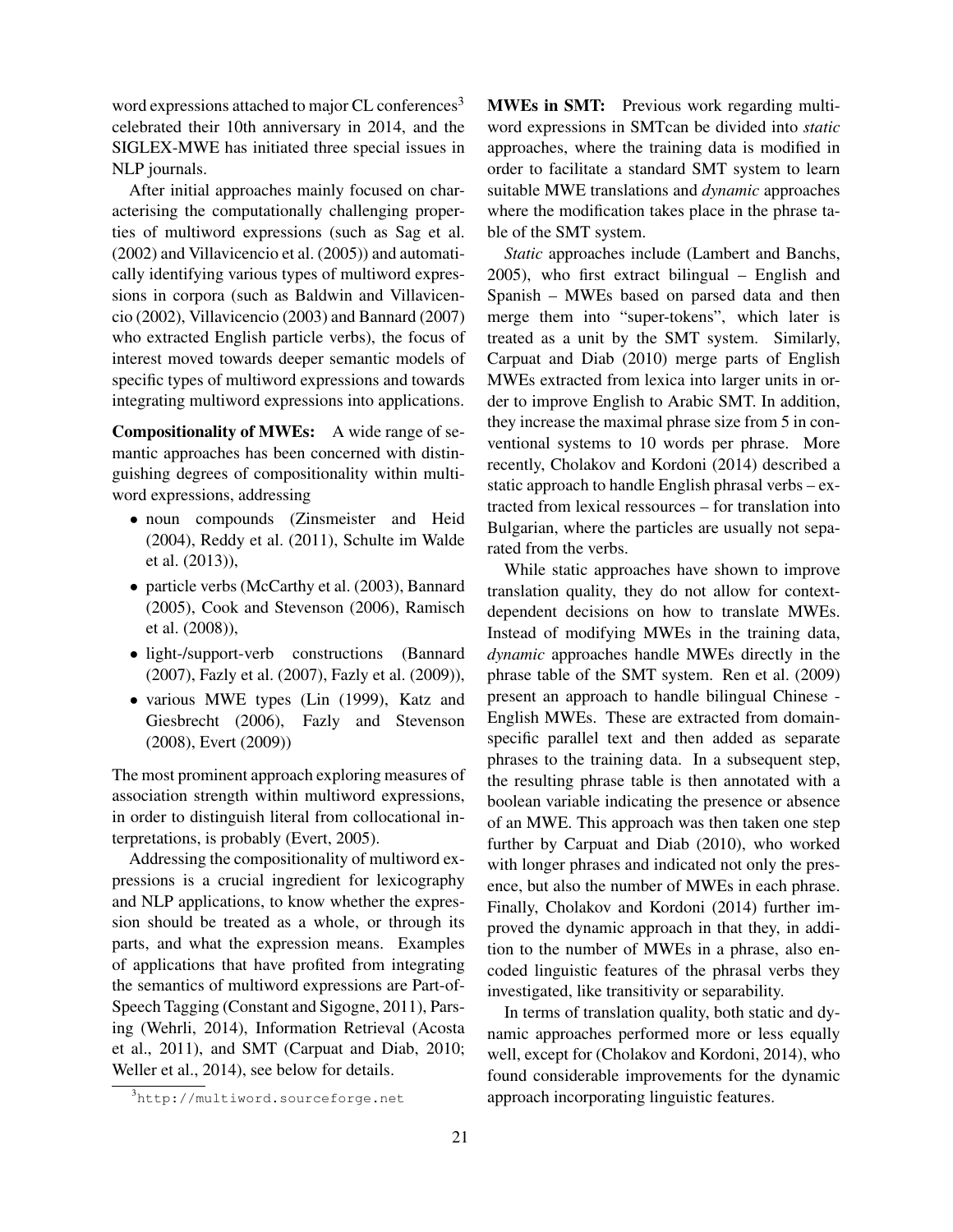|  | DE | "Sie wollen herausfinden, welche Rolle der Riesenplanet bei der Entwicklung des Sonnensystems gespielt hat."        |  |  |
|--|----|---------------------------------------------------------------------------------------------------------------------|--|--|
|  |    | they wanted to find out, what role the giant-planet for the development of-the solar-system played has.             |  |  |
|  | EN | "They want to find our what <b>role</b> the giant planet has <b>played</b> in the development of the solar system." |  |  |

Table 4: German word order allows for many intervening words between a verb and its object, here: *"Rolle gespielt"*.

Relation to the presented work In this paper, we pursue a static approach, i.e. we modify the training data of the SMT system, but leave the system itself as it is. We extract MWEs directly from the parallel training data (like Lambert and Banchs (2005) and Ren et al. (2009)) using parsed data (to account for the flexible word order of German) and word association measures (similarly to Ren et al. (2009)). In contrast to previous static approaches, where the MWEs were joined together to form a single unit, we only mark the verb of a support verb construction. We have shown with the example of *"Beitrag leisten"* above that German word order allows for many intervening words between the two components. Joining German MWEs together may thus lead to highly influent sentences.

#### 4 Extraction and Markup of SVC verbs

This section provides more details on our methodology. The general procedure is done in five steps, with steps  $1-4$  explained in the following subsections, and step 5 described in Section 5:

- 1. extract verb-object pairs (on lemma-level) from the parsed training data
- 2. identify SVCs (on lemma-level) in this set using standard word association measures
- 3. create several SVC sets with different degrees of idiomaticity
- 4. re-visit the training data and mark the verbs of SVCs (on token-level) accordingly
- 5. run SMT systems trained on data with verb markup based on the different SVC sets (cf. Section 5)

4.1 Verb-Object Pair Extraction To obtain a set of SVCs, we first extract verb-object pairs from dependency-parsed data. In a second step, all of these potential SVCs are scored and ranked by association measures. The SVC candidates with the highest association scores constitute the set of SVCs to be marked in both the parallel training data as well as in the data to be translated.

For extracting the SVC candidates, we follow the extraction method outlined in Scheible et al. (2013) who describe a set of guidelines to induce the complete set of argument and adjunct phrases from dependency-parses (Bohnet, 2010). While in this study we focus on *verb-object* pairs, our extraction method allows for an easy extension to also cover other types of SVCs, such as *preposition+noun+verb* triples.

The example given in Table 4 illustrates the need for parsed data when working with German: due to the flexible word order already illustrated in Section 2, verb and object are often not adjacent, but allow for the insertion of several phrases (*[the gi*ant planet]<sub>SUBJ</sub> [for the development [of the so $lar$  system $]_{PP}$   $]_{PP}$  or sub-ordinate clauses between them. Furthermore, parsed data allows for an extraction of verb-object pairs on lemma-basis in order to generalise over the morphological variants of verbs and nouns. From the example in Table 4, we would extract the verb–object lemma pair *"Rolle spielen"*.

4.2 Identification of SVCs The resulting list of SVC verb-object candidate pairs does not only contain idiomatic SVCs, but also literal verb–object combinations. In order to identify the subset of SVCs, we measure the association strength between the verb and the object. For this, we opted for the often-used *log-likelihood* measure implemented in the UCS-toolkit (Evert, 2005). Assuming that verbobject pairs with a high association score are likely to be idiomatic, we rank the SVC candidate pairs according to their association scores.

4.3 Datasets Based on the ranked list of verb– object pairs by a word association measure, we decided to investigate different thresholds to the loglikelihood scores in order to identify idiomatic SVCs among the set of verb-object pairs and thus approximate different degrees of idiomaticity. We set these thresholds at log-likelihood scores of 1,000, 500,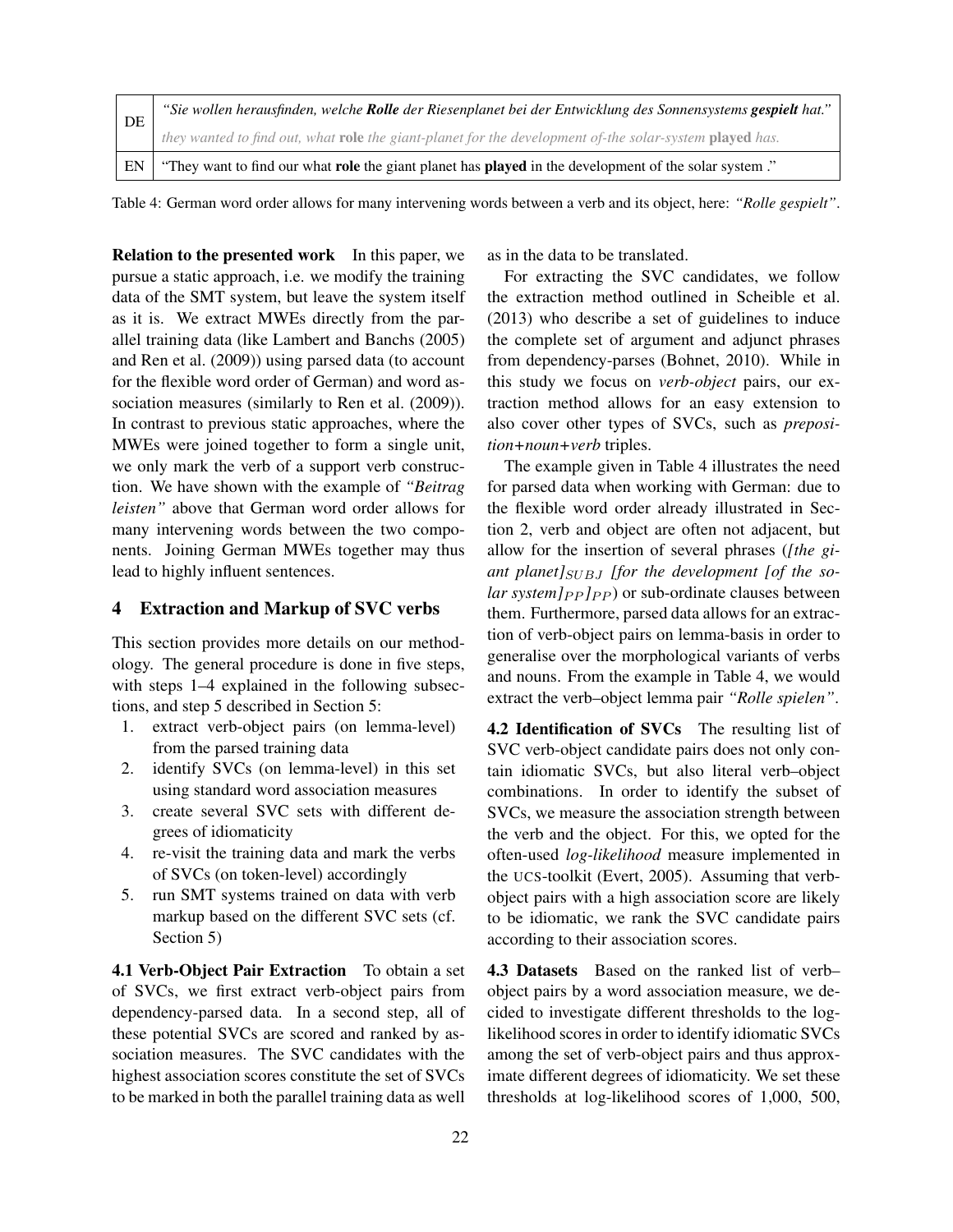|           | training |           | testing |       |
|-----------|----------|-----------|---------|-------|
|           | types    | token     | types   | token |
| all       | 30,6572  | 1,102,166 | 794     | 881   |
| freq $>5$ | 25,610   | 713,734   | 461     | 537   |
| LL > 1000 | 338      | 181,818   | 58      | 94    |
| LL > 500  | 693      | 240,369   | 95      | 139   |
| LL > 350  | 1,024    | 271,908   | 120     | 168   |
| LL > 250  | 1,473    | 304,148   | 142     | 191   |

Table 5: Number of SVCs in the training data and test set when applying different log-likelihood (LL) thresholds.

350 and 250. Note that the degree of idiomaticity decreases with the loglikelihood score, while the amount of noise in form of literal verb-object pairs being erroneosly taken for SVCs increases. Nevertheless, we performed no manual cleaning of these lists. According to the various thresholds, we obtained different sets of presumably idiomatic verb– object pairs to be marked for the SMT system, and all pairs occurring in the sets are considered SVCs.

Table 5 shows the number of all extracted verbobject pairs from the German part of the parallel data, and the number of pairs with a frequency  $\geq 5$ . Note that we discarded verb-object pairs with a frequency  $\lt$  5 as we consider these to be too sparse to be translated adequately by an SMT system. Table 5 also shows the sizes of the resulting sets of SVCs, both for the training data and the test data.

4.4 Verb Markup For each of the SVC sets given in Table 5, the training data is re-visited and all verbs occurring within SVCs receive a special markup. Generally speaking, we follow here the same procedure as for the extraction. If a verb-object pair occurs in the list of SVCs, the verb is marked by adding the string "\_SVC" to the verb. It is important to note that, while the list of SVCs is lemmatized, we keep the inflected verb form in the training data. By introducing this markup, independent verbs with a literal sense are distinct from verbs occurring in SVCs. The SMT system can thus distinguish these two types of verbs and learn different translations for them. The example given in Table 6 illustrates a marked occurrence of *"geleistet"* (in the context of *"Beitrag leisten"* (= "make a contribution") as opposed to an independent occurrence, where *"geleistet"* should be translated literally into "achieved".

In addition to annotating the source-side part of the DE–EN training data, we also need to annotate the



Table 6: Illustration of SVC markup on verbs.

source-side part of the data to be translated, i.e. the data set for parameter tuning and the test set on which we evaluate our systems.

#### 5 SMT Experiments

In order to assess the impact of our SVC verb markup, we trained one baseline SMT system without markup and 4 different systems with our markup (one for each idiomaticity threshold, cf. Table 5). Each of our SMT experiments consists of the following steps:

- 1. add SVC verb markup to the parallel training data (as described in Section 4)
- 2. train the SMT system, including word alignment, construction of a phrase-table and a reordering table
- 3. tune translation parameters using minimun error rate training
- 4. translate the test set and evaluate the output against one human reference translation

In the following we give details on the data sets we used and some further technical details on our SMT systems. Apart from differing SVC verb markup, all systems are trained identically.

## 5.1 SMT training data

We trained our systems on data from the annual shared task for statistical machine translation, all of which are accessible for free download.<sup>4</sup> For training, we take the training data from the shared task of 2009, which consists of roughly 1.5 million sentences composed of mainly Europarl (Koehn, 2005) and some news data. The English language model is trained on the monolingual training data of the 2009 shared task, which roughly consists of 22 million sentences. For parameter tuning, we used the test set of the shared task 2013 and for testing the most recent test set of 2014 (∼3,000 sentences each).

<sup>4</sup>www.statmt.org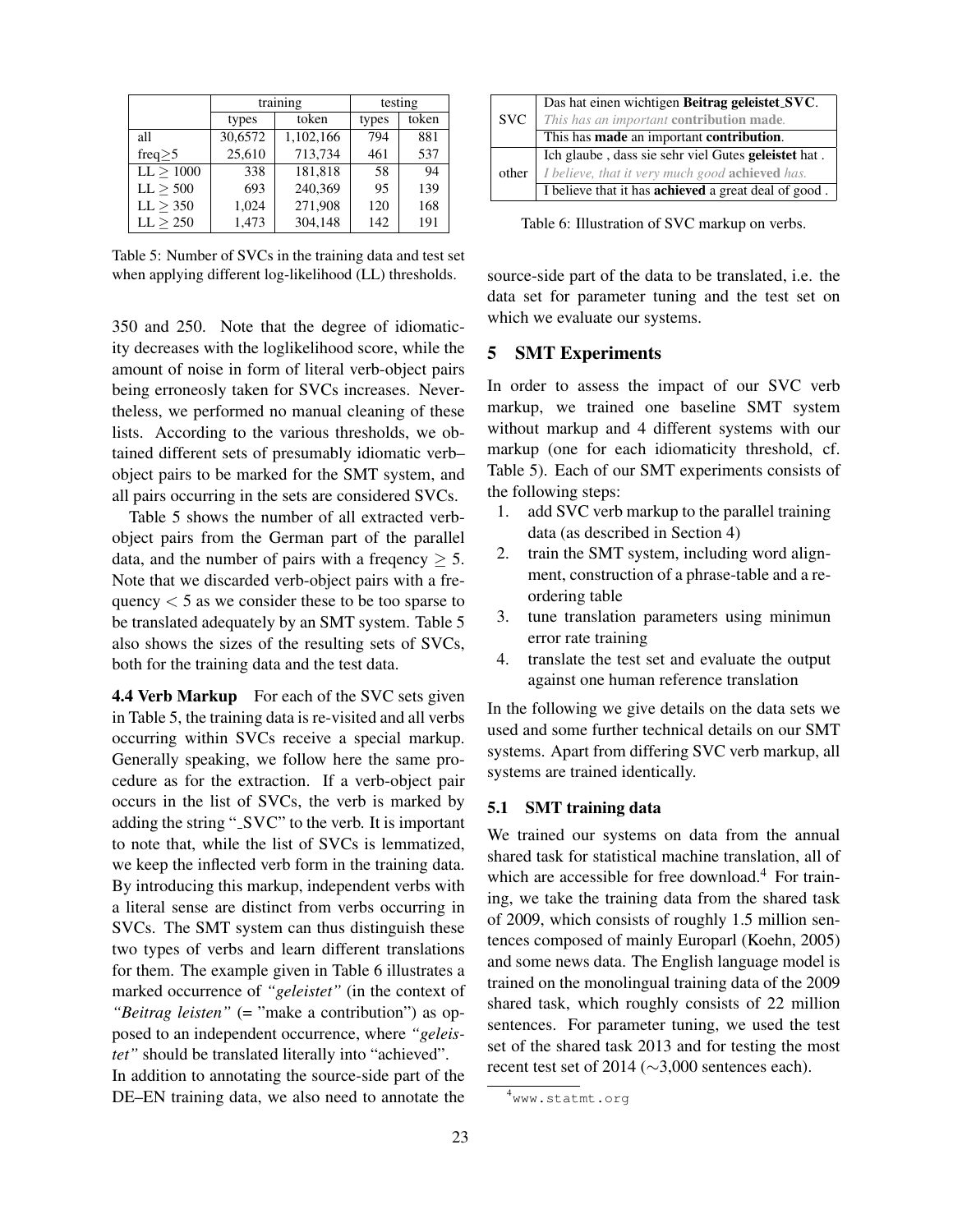| Experiments     | <b>BLEU</b> | <b>BLEU</b> |  |
|-----------------|-------------|-------------|--|
|                 | tuning1     | tuning2     |  |
| <b>Baseline</b> | 20.43       | 20.49       |  |
| Exp1000         | 21.04       | 21.01       |  |
| Exp500          | 21.08       | 21.01       |  |
| Exp350          | 20.86       | 20.89       |  |
| Exp250          | 20.85       | 20.84       |  |

Table 7: BLEU scores on the 2014 testset.

## 5.2 System Details

We used the Moses toolkit (Koehn et al., 2007) to train standard phrase-based systems with default configurations. We trained an English 5-gram language model using KenLM (Heafield, 2011). For tuning the feature weights, we applied batch-mira with -safe-hope (Cherry and Foster, 2012). In order to ensure stable tuning, we performed two subsequent tuning procedures with identical starting conditions and report on results for both of them.

## 6 Evaluation

In order to evaluate the translation quality of our systems in comparison to each other and also to a baseline without any markup, we performed a standard MT evaluation using the BLEU metric. In addition, we also performed a semi-automatic evaluation with a focus on verb translations.

#### 6.1 Automatic MT Evaluation

It is common practise to evaluate the performance of an SMT system by comparing its output to one (or more) human reference translations. We follow this line and calculate BLEU scores (Papineni et al., 2001) for each of our systems. Our testset is taken from the 2014 shared task on statistical machine translation ( $\sim$  3,000 words). We tested all BLEU scores for statistical significance using pairwise bootstrap resampling with sample size 1,000 and a p-value of  $0.05<sup>5</sup>$ . Results are givenin Table 7. Compared to the baseline, we found that all of our systems containing verb markup for SVC verbs lead to a significant improvement in terms of BLEU.

The fact that all investigated sets of automatically identified SVCs improve the translation quality in the same magnitude shows that no manual filtering

| System          | # sentences with at least one full verb |
|-----------------|-----------------------------------------|
| Reference       | 2,712                                   |
| <b>Baseline</b> | 2,378                                   |
| Exp1000         | 2,412                                   |
| Exp500          | 2,413                                   |
| Exp350          | 2,412                                   |
| Exp250          | 2,411                                   |

Table 8: Number of sentences produced by the systems, which contain at least one full verb.

of the SVC sets is required to improve translation quality. Even though the sets certainly contain literal verb-object pairs, their markup does not seem to decrease translation quality. In future experiemnts, we will investigate the effect of manual filtering the SVC lists on translation quality.

#### 6.2 Improved Verb Translations

In addition to the standard evaluation using BLEU scores, we investigated the effect of the SVC verb markup on verb translations in general. In the past, we often observed that verbs are missing in the SMT output. Due to their primary role in the understanding of a sentence, each missing verb translation has a severe effect on the perception of translation quality of humans. In Table 8, we give the number of sentences in which at least one full verb has occurred (note that auxiliary verbs were discarded in this evaluation). From these absolute numbers, it can be seen that each of our systems produces more verbs when compared to the baseline.

In a subsequent evaluation, we compared verb translations separately for each sentence, taking the reference translation the baseline translation and the output of one of our systems (Exp250) into account. The results of this evaluation are given in Table 9. It can be seen that, compared to the baseline, our system yields more verbs that match the reference translation on lemma level (3,648 vs. 3,505).

| system          | lemma matches the reference |       |       |  |
|-----------------|-----------------------------|-------|-------|--|
| <b>Baseline</b> |                             |       |       |  |
| Exp250          |                             |       |       |  |
| #verbs          | 3.505                       | 3.648 | 2.436 |  |

Table 9: Overview of verb counts. 'X' indicates a verb matching the reference verb on lemma-level.

 $5C$ ode to be obtained from www.ark.cs.smu.edu/MT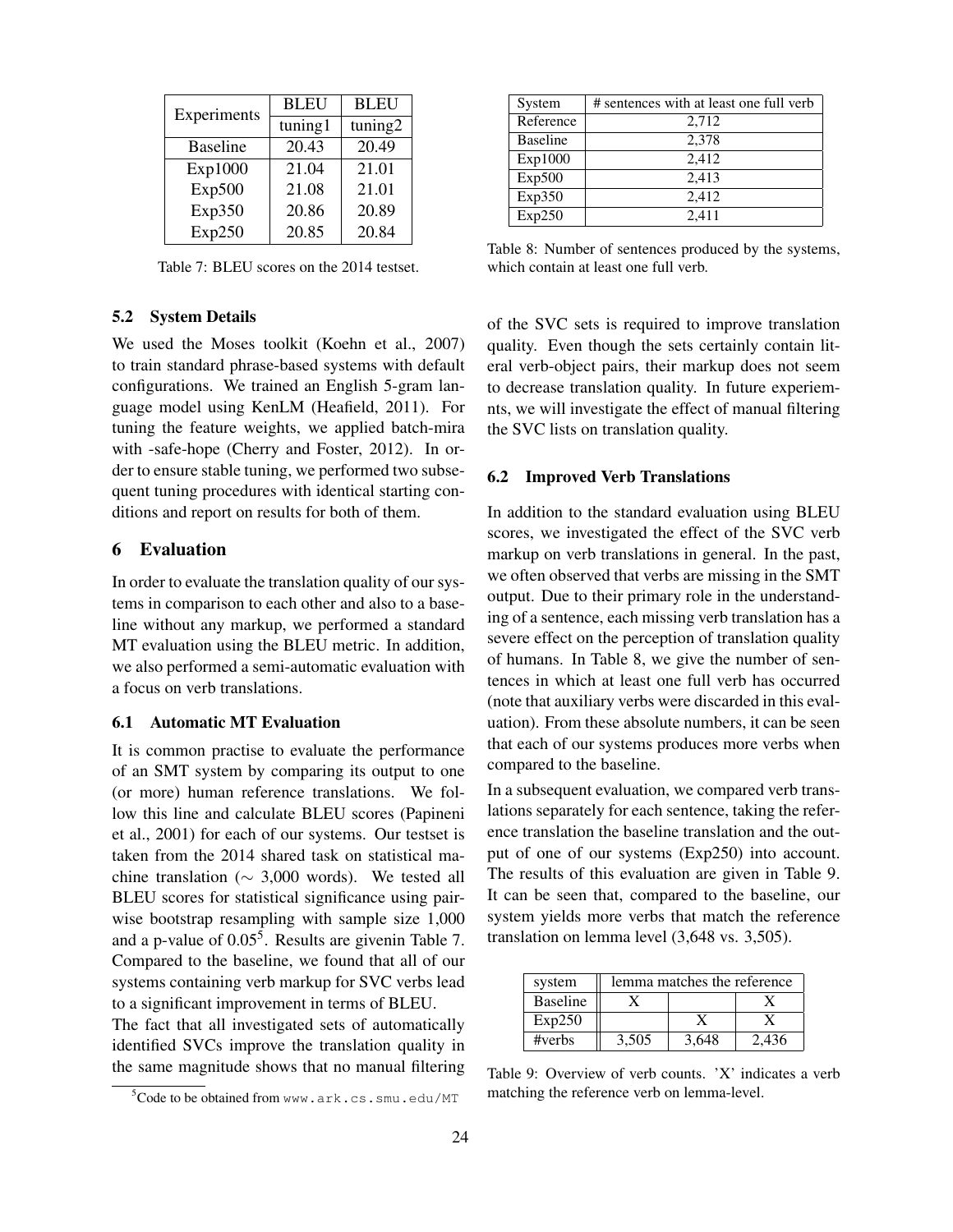| input     | Sie wollen herausfinden, welche Rolle der Riesenplanet bei der Entwicklung des Sonnensystems gespielt hat.    |  |  |  |  |
|-----------|---------------------------------------------------------------------------------------------------------------|--|--|--|--|
|           | They wanted to find out, what role the giant-planet for the development of-the solar-system played has.       |  |  |  |  |
| reference | They want to find out what role the giant planet has played in the development of the solar system.           |  |  |  |  |
| baseline  | You want to find out what <b>role</b> the <i>Riesenplanet</i> in the development of the solar system.         |  |  |  |  |
| Exp250    | They want to find out what role the Riesenplanet played in the development of the solar system.               |  |  |  |  |
|           | (b) baseline: default translation of the verb, Exp250: SVC translation of the verb.                           |  |  |  |  |
|           | "Ich vertrete die Auffassung, dass eine hinreichende Grundlage fr eine formelle Ermittlung besteht, sagte er. |  |  |  |  |
| input     | I take the view that a sufficient basis for a formal investigation exists, said he.                           |  |  |  |  |
| reference | "I am of the opinion that a sufficient basis exits" for a formal investigation, he said.                      |  |  |  |  |
| baseline  | I represent the view that a sufficient basis for a formal investigation is, he said.                          |  |  |  |  |
| Exp250    | I take the view that a sufficient basis for a formal investigation is, he said.                               |  |  |  |  |
|           | (c) baseline $\&$ Exp250: same verb translation, but Exp250 with better noun translation.                     |  |  |  |  |
| input     | UBS gab diese Woche bekannt, dass sie Schritte gegen einige ihrer Mitarbeiter unternommen habe                |  |  |  |  |
|           | UBS announced this week, that they action against some of their employees taken have                          |  |  |  |  |
| reference | UBS said this week it had taken action against some of its employees.                                         |  |  |  |  |
| baseline  | UBS was announced this week that they take steps against some of their staff have done.                       |  |  |  |  |
| Exp250    | UBS was announced this week that they take action against some of their staff, after.                         |  |  |  |  |

(a) baseline: no verb translation, Exp250: correct translation of the SVC verb.

Table 10: Comparison of translation outputs from the baseline and Exp250.

Recall that this verb evaluation happened with respect to the verbs occurring in the reference set. We already have seen from the improved BLEU scores that our systems are more similar to the reference translation than the Baseline system. While BLEU scores are calculated on exact matches, the verb evaluation in Table 9 has shown that we produce also more verbs matching the reference on lemma level (thus abstracting over morphological variants). But even this number can only be seen as an approximation of the translation quality. Ideally, a later evaluation would include the German source sentence in the evaluation and reflect whether or not the present verb is a correct translation of the German verb or not (independent of which lexeme the human reference translator chose).

Finally, in Table 10, we give some interesting examples of SVC translations in the context of the whole sentence in which they occurred. In Table 10(a), our system was able to produce the SVC verb that was missing in the baseline translation. In contrast, the baseline produced a verb in Table 10(b), but instead of the SVC verb, a default translation of the verb was produced. This example is particularly interesting as the correct translation of the SVC by our system has no positive effect on the BLEU score, as the human reference translator chose a different construction to translate the SVC. Finally in Table 10(c) we give an example where all systems produced the correct verb (though in a different tense form than the reference), but in addition, our system also yielded an improved translation of the SVC noun. The examples in Table 10 cannot considered to be more than random samples, not strong enough to draw further conclusions from them. However, they show that a more detailed manual evaluation of the translation quality may reveal even more significant improvements of our systems.

#### 6.3 Translation Probabilities

In this section, we study the effects of the verb markup on the resulting translation probabilities. By marking whether a verb appears in an SVC context or not, we expect to see a difference in the respective translation options and probabilities. Table 11 shows entries for translations and the respective probabilities for the verb *treffen* which often occurs in SVCs such as *Entscheidung treffen* (*to make/take a decision*), *Wahl treffen* (*to make a choice*) or *Vorkehrungen treffen* (*to take precautions*).

In the baseline, the predominant translation options are related to *meet*, with a second literal meaning represented by *hit*. Options for translating SVCs (e.g. *make/take*) are listed as well, but their trans-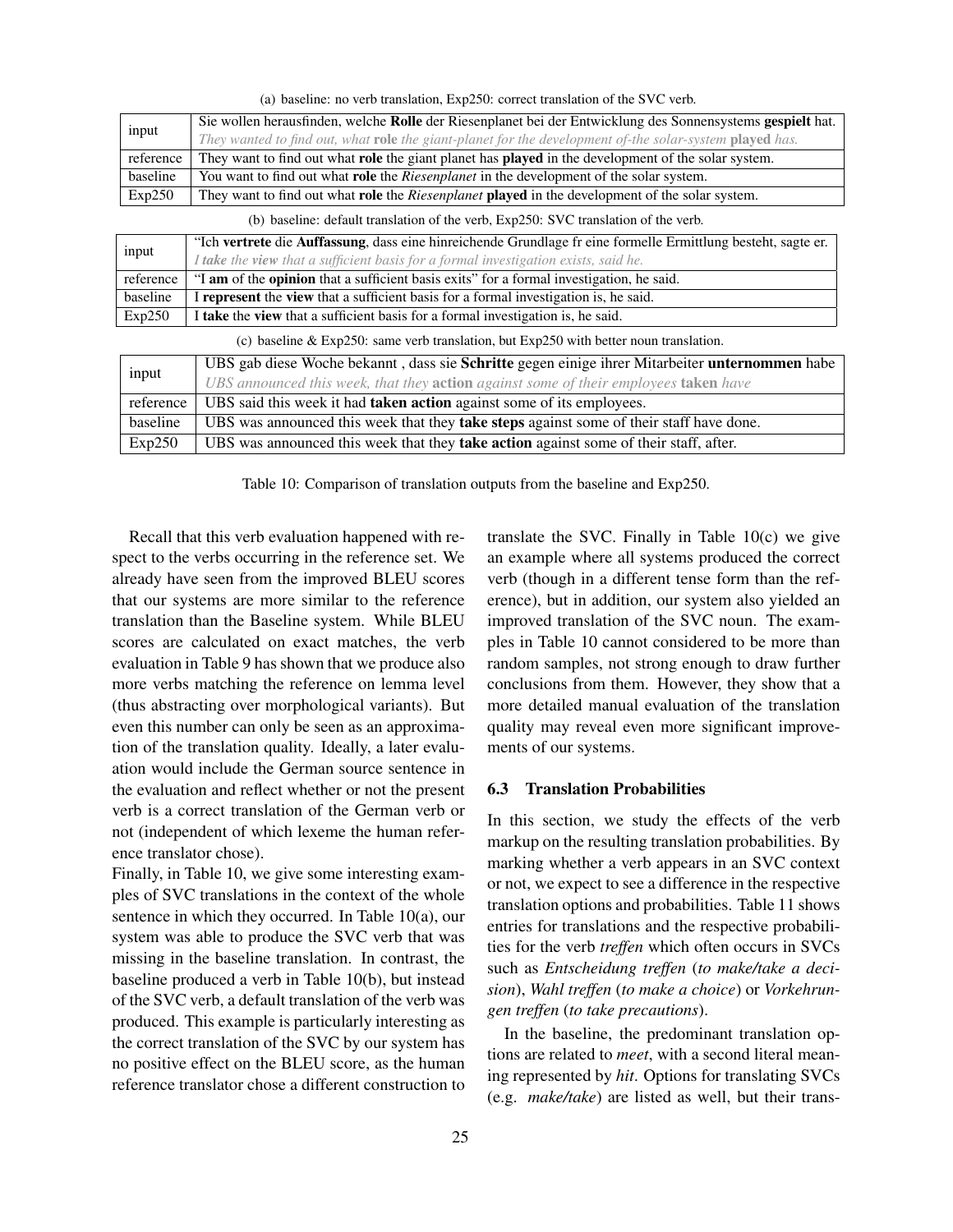| <b>Baseline</b> |          | <b>Exp1000</b> |          |             |           |
|-----------------|----------|----------------|----------|-------------|-----------|
| treffen         |          | treffen        |          | treffen_SVC |           |
| prob            | transl.  | prob           | transl.  | prob        | transl.   |
| 0.295           | meeting  | 0.315          | meeting  | 0.237       | take      |
| 0.105           | meetings | 0.112          | meetings | 0.176       | make      |
| 0.086           | take     | 0.074          | take     | 0.032       | will      |
| 0.059           | make     | 0.048          | make     | 0.022       | decide    |
| 0.036           | meet     | 0.039          | meet     | 0.019       | taken     |
| 0.013           | he       | 0.012          | he       | 0.012       | reach     |
| 0.011           | hit      | 0.012          | hit      | 0.009       | will take |
| 0.010           | affect   | 0.011          | adopt    | 0.009       | will make |
| 0.010           | adopt    | 0.011          | affect   | 0.009       | to take   |
| 0.007           | taken    | 0.007          | taken    | 0.009       | to make   |

Table 11: Top-ranked translation possibilities (with probabilities) for the verb *treffen* in the baseline, and its unmarked and marked variants in Exp1000. Valid translations are highlighted.

lation probabilities are considerably smaller. The top-ranked translation possibilities for *treffen* in the Exp1000 system do not differ much from those in the baseline, but the probabilities for the literal translations (highlighted) are higher than those in the baseline, whereas the probabilities for translations in an SVC context are slightly lower compared to the baseline. We assume that the entries *make/take* for the literal translations of *treffen* were derived from usages in SVCs not listed in the set of SVCs on which the annotation for this system was based – keep in mind that 1000 was the highest of the thresholds used and thus resulted in a list of SVCs with a high level of idiomaticity.

When looking at the translation options for *treffen* in an SVC context, we find that there is a considerable change in comparison to the baseline and non-markup entries: translation options for the literal meaning (*meet/hit*) are no longer top-ranked, but instead there are verbs with a light meaning allowing for the respective English SVCs to be realized. While there are a number of variations of the same lemma (*take, taken, will take, to take*), there is also some lexical variation (*take/make/reach [a decision]*) and also one full verb (*decide*) equivalent to one of the SVCs in question.

The comparison of the translation options for the different uses of *treffen* in table 11 illustrates how the verb markup applied to verbs within an SVC separates between the literal translation(s) and those appropriate for an SVC context.

On a sidenote, the selectional preferences of the different usages of *treffen* also reflect its respective meaning: when used with the default meaning of *to meet*<sup>6</sup> , the typical object is likely to be a person whereas in the usage as part of an SVC, the object is an abstract concept like *decision* or *choice*.

## 7 Conclusion and Future Work

We presented an approach to handle SVCs in an German–English SMT system. By marking verbs that occur within an SVC on the source-side, literal translation options are separated from those appropriate in an SVC context. We investigated different degrees of idiomaticity which all lead to significant improvements in BLEU. An additional evaluation of verbs confirmed that the systems with SVC-markup produced more verbs than the baseline and that also an increased amount of verbs matched with the reference translation.

We assume that our strategy of marking the (limited) set of light verbs is not running risk of introducing data sparsity, but the question of how to decide on an optimal set of SVCs remains to be studied more thoroughly in future work. Moreover, we may want to further distinguish the verb markup: while the current markup separates literal translations from SVC-appropriate translations, we could in the future explicitly distinguish translations of *different* SVCs that share the same verb in the source language, but might need different translations as for example in *Massnahme ergreifen* (lit: "to grasp measures", "to take measures") and *Flucht ergreifen* (lit: "to grasp escape", "to esacpe").

An extension to different language pairs would also be interesting – the presented approach can easily be extended to other languages as long as enough data is available as a basis to extract a set of SVCs.

#### Acknowledgements

This project has received funding from the European Unions Horizon 2020 research and innovation programme under grant agreement No 644402. Moreover, it was funded by the DFG grants *Distributional Approaches to Semantic Relatedness* and *Models of Morphosyntax for Statistical Machine Translation*, and the DFG Heisenberg Fellowship SCHU-2580/1.

<sup>6</sup>The same applies to the second literal meaning *to hit*.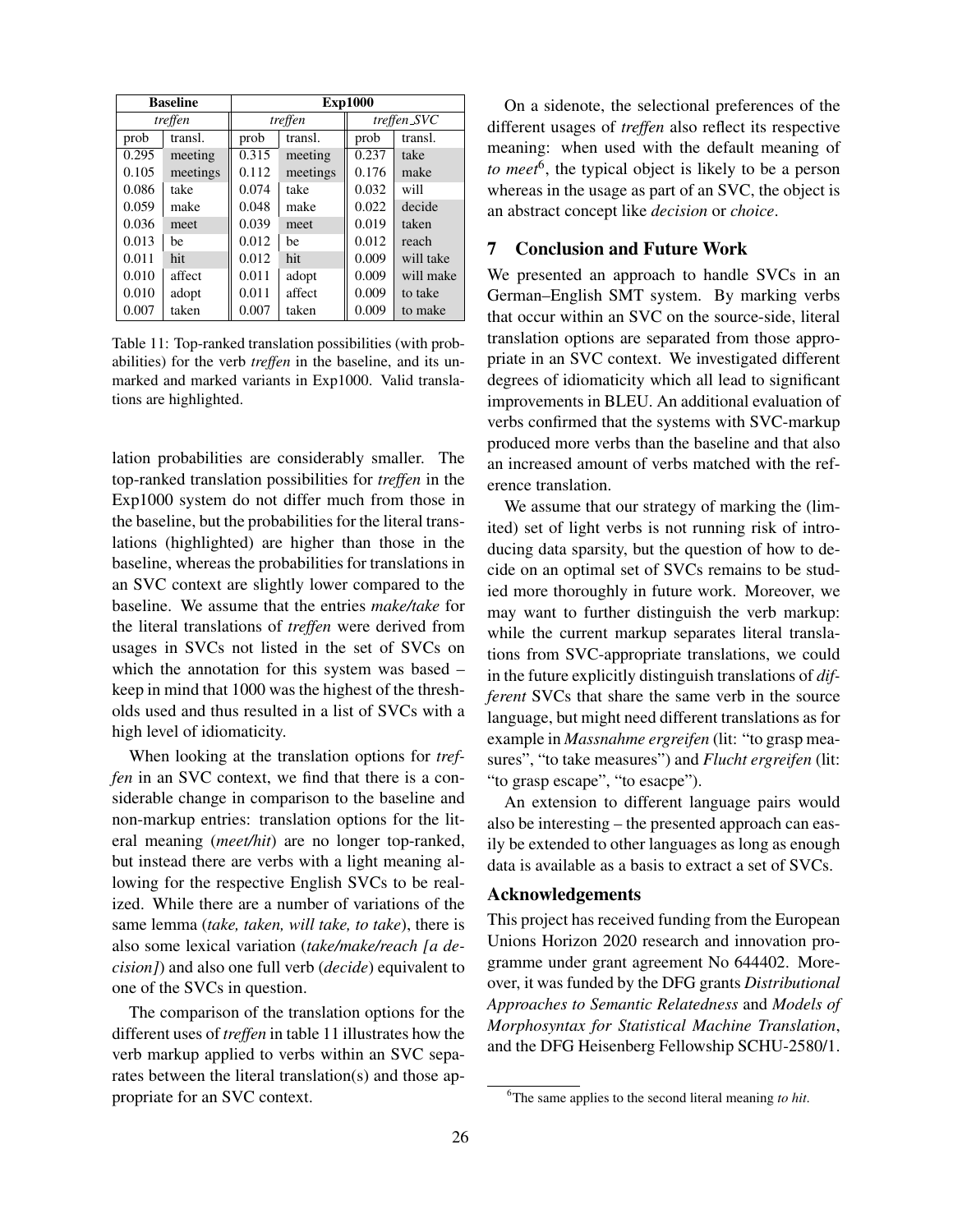#### References

- Otavio Acosta, Aline Villavicencio, and Viviane Moreira. 2011. Identification and treatment of multiword expressions applied to information retrieval. In *Proceedings of the Workshop on Multiword Expressions: From Parsing and Generation to the Real World*, pages 101– 109, Portland, Oregon, USA.
- Timothy Baldwin and Aline Villavicencio. 2002. Extracting the unextractable: A case study on verb particles. In *Proceedings of the Sixth Conference on Computational Natural Language Learning*, pages 98–104, Taipei, Taiwan.
- Collin Bannard. 2005. Learning about the meaning of verb–particle constructions from corpora. *Computer Speech and Language*, 19:467–478.
- Colin Bannard. 2007. A Measure of Syntactic Flexibility for Automatically Identifying Multiword Expressions in Corpora. In *Proceedings of the ACL Workshop on A Broader Perspective on Multiword Expressions*, pages 1–8, Prague, Czech Republic.
- Bernd Bohnet. 2010. Top accuracy and fast dependency parsing is not a contradiction. In *Proceedings of the 23rd International Conference on Computational Linguistics*, pages 89–97, Beijing, China.
- Miriam Butt. 2003. The Light Verb Jungle. Working Papers in Linguistics 9, Harvard University.
- Marine Carpuat and Mona Diab. 2010. Task-based evaluation of multiword expressions: A pilot study in statistical machine translation. In *Proceedings of the Annual Conference of the North American Chapter of the Association for Computational Linguistics*, pages 242–245.
- Colin Cherry and George Foster. 2012. Batch Tuning Strategies for Statistical Machine Translation. In *Proceedings of the Human Language Technology Conference of the North American Chapter of the Association for Computational Linguistics*, volume 12, pages 34– 35.
- Kostadin Cholakov and Valia Kordoni. 2014. Better statistical machine translation through linguistic treatment of phrasal verbs. In *Proceedings of the 2014 Conference on Empirical Methods in Natural Language Processing*.
- Matthieu Constant and Anthony Sigogne. 2011. MWUaware part-of-speech tagging with a CRF model and lexical resources. In *Proceedings of the Workshop on Multiword Expressions: From Parsing and Generation to the Real World*, pages 49–56, Portland, Oregon, USA.
- Paul Cook and Suzanne Stevenson. 2006. Classifying particle semantics in English verb-particle constructions. In *Proceedings of the ACL/COLING Workshop*

*on Multiword Expressions: Identifying and Exploiting Underlying Properties*, pages 45–53, Sydney, Australia.

- Stefan Evert. 2005. *The statistics of word cooccurrences: Word pairs and collocations*. Ph.D. thesis, University of Stuttgart, Germany.
- Stefan Evert. 2009. Corpora and Collocations. In Anke Lüdeling and Merja Kytö, editors, *Corpus Linguistics*. *An International Handbook.*, volume 2 of *Handbooks of Linguistics and Communication Science*, chapter 58, pages 1212–1248. Mouton de Gruyter, Berlin.
- Afsaneh Fazly and Suzanne Stevenson. 2008. A distributional account of the semantics of multiword expressions. *Italian Journal of Linguistics. Alessandro Lenci (guest editor): "From Context to Meaning: Distributional Models of the Lexicon in Linguistics and Cognitive Science"*, 20(1).
- Afsaneh Fazly, Suzanne Stevenson, and Ryan North. 2007. Automatically learning semantic knowledge about multiword predicates. *Language Resources and Evaluation*, 41:61–89.
- Afsaneh Fazly, Paul Cook, and Suzanne Stevenson. 2009. Unsupervised type and token identification of idiomatic expressions. *Computational Linguistics*, 35(1):61–103.
- Kenneth Heafield. 2011. KenLM: Faster and smaller language model queries. In *Proceedings of the EMNLP Workshop on Statistical Machine Translation*, pages 187–197.
- Graham Katz and Eugenie Giesbrecht. 2006. Automatic identification of non-compositional multi-word expressions using Latent Semantic Analysis. In *Proceedings of the ACL/COLING Workshop on Multiword Expressions: Identifying and Exploiting Underlying Properties*, pages 12–19, Sydney, Australia.
- Philipp Koehn, Hieu Hoang, Alexandra Birch, Chris Callison-Burch, Marcello Federico, Nicola Bertoldi, Brooke Cowan, Wade Shen, Christine Moran, Richard Zens, Chris Dyer, Ondrej Bojar, Alexandra Constantin, and Evan Herbst. 2007. Moses: Open source toolkit for Statistical Machine Translation. In *Proceedings of the 45th Annual Meeting of the Association for Computational Linguistics, Demonstration Session*, pages 177–180.
- Philipp Koehn. 2005. Europarl: A parallel corpus for Statistical Machine Translation. In *Proceedings of the 10th Machine Translation Summit*, pages 79–86.
- Patrik Lambert and Rafael Banchs. 2005. Data-inferred multi-word expressions for statistical machine translation. In *Proceedings of Machine Translation Summit X*, pages 396–403.
- Stefan Langer. 2009. Funktionsverbgefüge und automatische Sprachverarbeitung. Habilitationsschrift, Universität München.